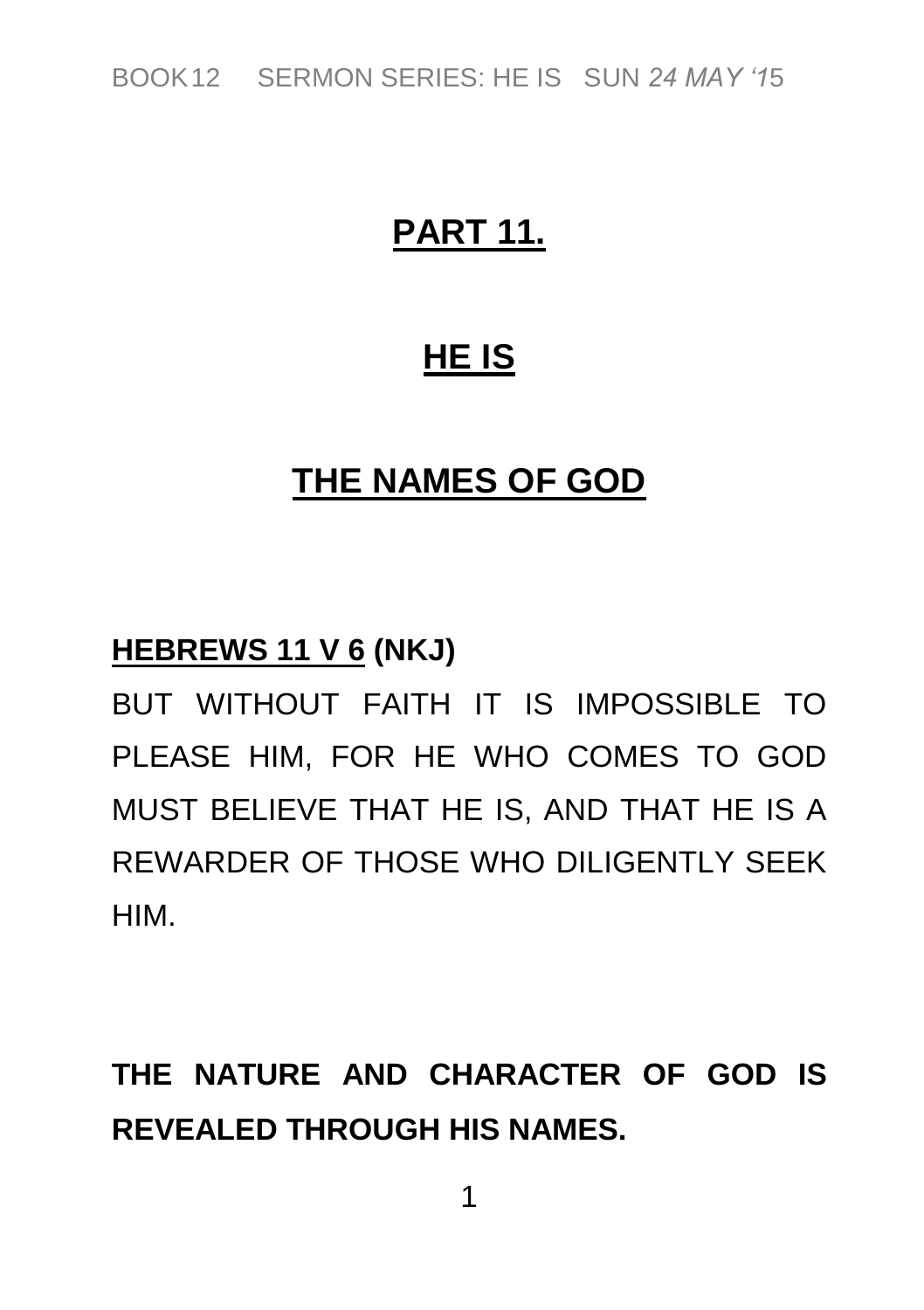# **1. HE IS JEHOVAH GMOLAH – THE LORD OF RECOMPENSES**

## *MEANS TO REPAY, TO REWARD OR TO RECOMPENSATE.*

*THE LORD ALWAYS RECOMPENSATES THE CHOICES WE MAKE.*

#### **DEUTERONOMY 30 V 19 (NKJ)**

*I CALL HEAVEN AND EARTH AS WITNESSES TODAY AGAINST YOU, THAT I HAVE SET BEFORE YOU LIFE AND DEATH, BLESSING AND CURSING; THEREFORE CHOOSE LIFE, THAT BOTH YOU AND YOUR DESCENDANTS MAY LIVE;*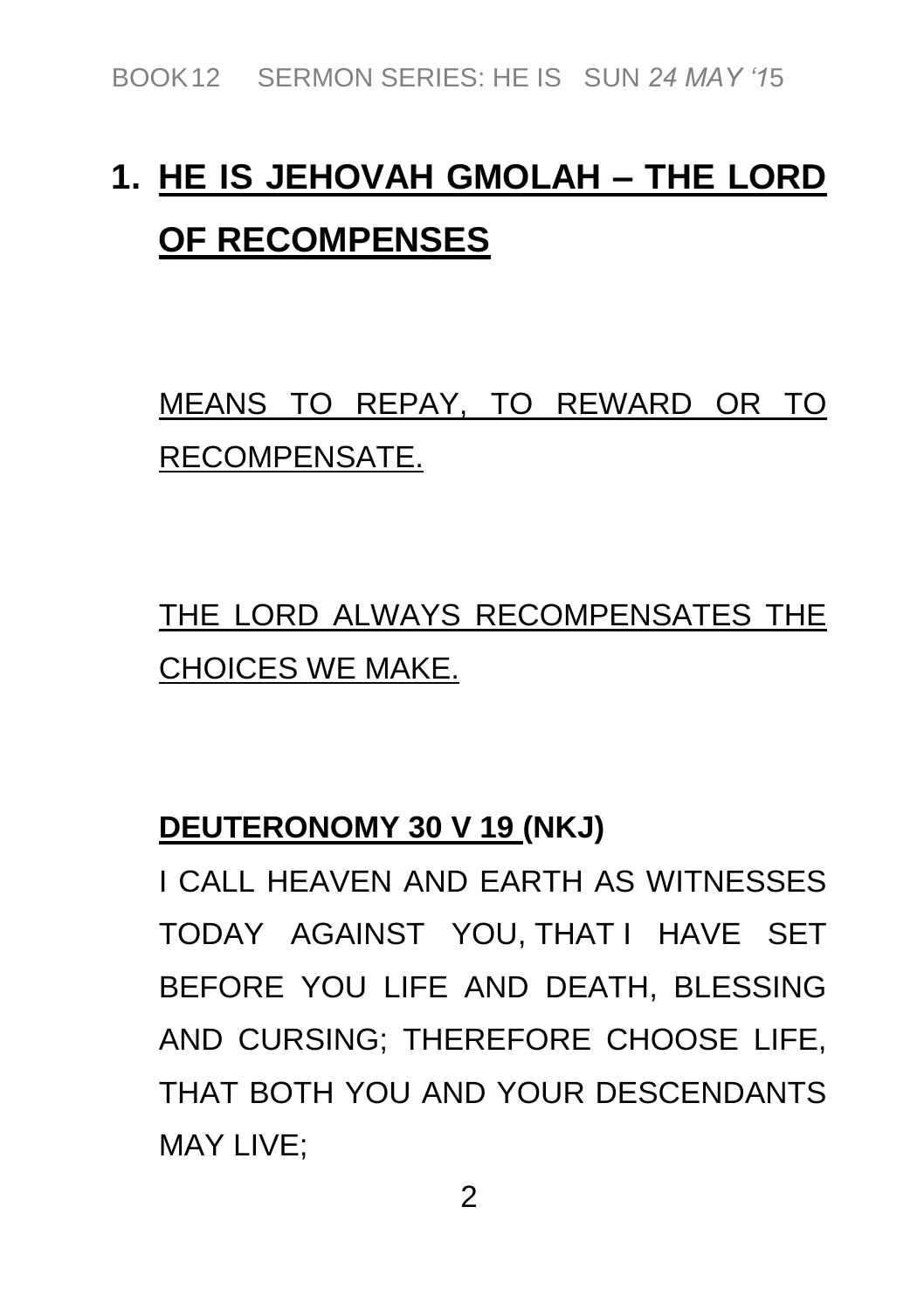*BOOK12 SERMON SERIES: HE IS SUN 24 MAY '15*

#### *(CHOSE GRACE)*

*FIRST FOUND IN:*

## **JEREMIAH 51 V 56 (NKJ & MSG TRANSLATIONS):**

**(NKJ)**

*BECAUSE THE PLUNDERER COMES AGAINST HER, AGAINST BABYLON, AND HER MIGHTY MEN ARE TAKEN. EVERY ONE OF THEIR BOWS IS BROKEN; FOR THE LORD IS THE GOD OF RECOMPENSE, HE WILL SURELY REPAY.*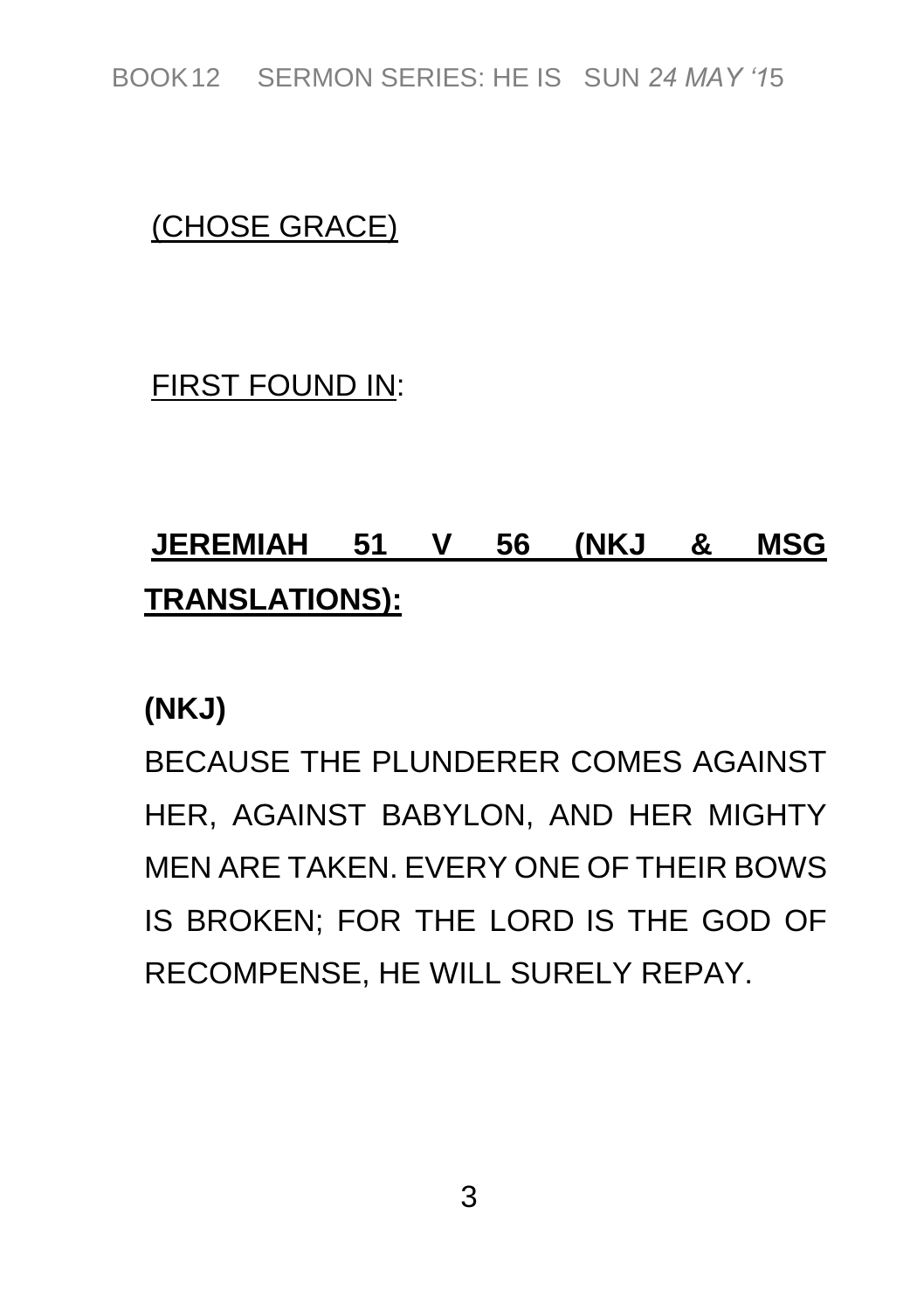#### **(THE MESSAGE)**

*THE AVENGING DESTROYER IS ABOUT TO ENTER BABYLON: HER SOLDIERS ARE TAKEN, HER WEAPONS ARE TRASHED. INDEED, GOD IS A GOD WHO EVENS THINGS OUT. ALL END UP WITH THEIR JUST DESERTS.*

#### **HEBREWS 11 V 24 – 34(NKJ)**

*BY FAITH MOSES, WHEN HE BECAME OF AGE, REFUSED TO BE CALLED THE SON OF PHARAOH'S DAUGHTER,* **<sup>25</sup>** *CHOOSING RATHER TO SUFFER AFFLICTION WITH THE PEOPLE OF GOD THAN TO ENJOY THE PASSING PLEASURES OF SIN,*

**<sup>26</sup>** *ESTEEMING THE REPROACH OF CHRIST GREATER RICHES THAN THE TREASURES IN EGYPT; FOR HE LOOKED TO THE REWARD.*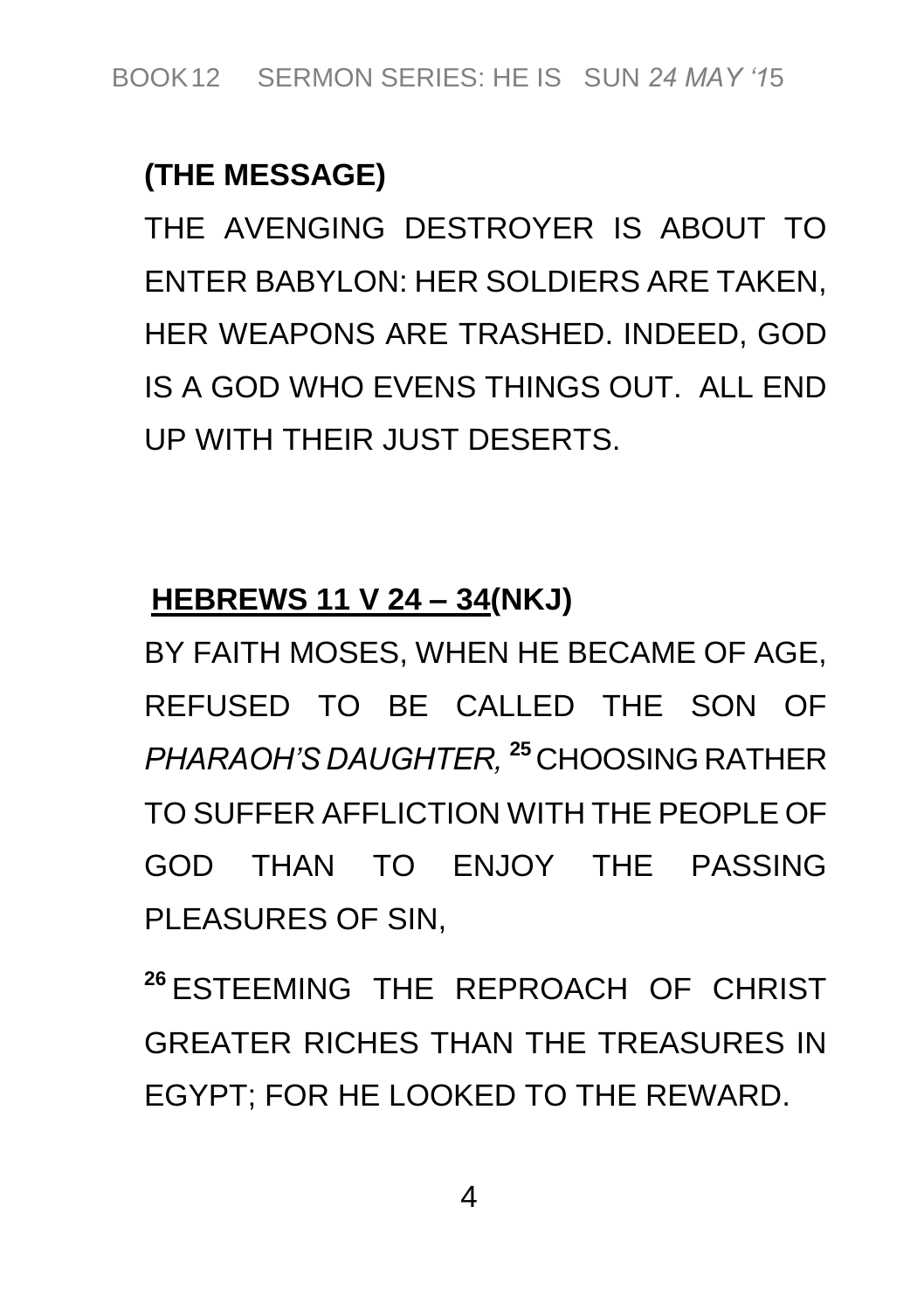**<sup>27</sup>** *BY FAITH HE FORSOOK EGYPT, NOT FEARING THE WRATH OF THE KING; FOR HE ENDURED AS SEEING HIM WHO IS INVISIBLE.*

**<sup>28</sup>** *BY FAITH HE KEPT THE PASSOVER AND THE SPRINKLING OF BLOOD, LEST HE WHO DESTROYED THE FIRSTBORN SHOULD TOUCH THEM.*

**<sup>29</sup>** *BY FAITH THEY PASSED THROUGH THE RED SEA AS BY DRY LAND, WHEREAS THE EGYPTIANS, ATTEMPTING TO DO SO, WERE DROWNED.* 

**<sup>30</sup>** *BY FAITH THE WALLS OF JERICHO FELL DOWN AFTER THEY WERE ENCIRCLED FOR SEVEN DAYS.*

**<sup>31</sup>** *BY FAITH THE HARLOT RAHAB DID NOT PERISH WITH THOSE WHO DID NOT BELIEVE, WHEN SHE HAD RECEIVED THE SPIES WITH PEACE.*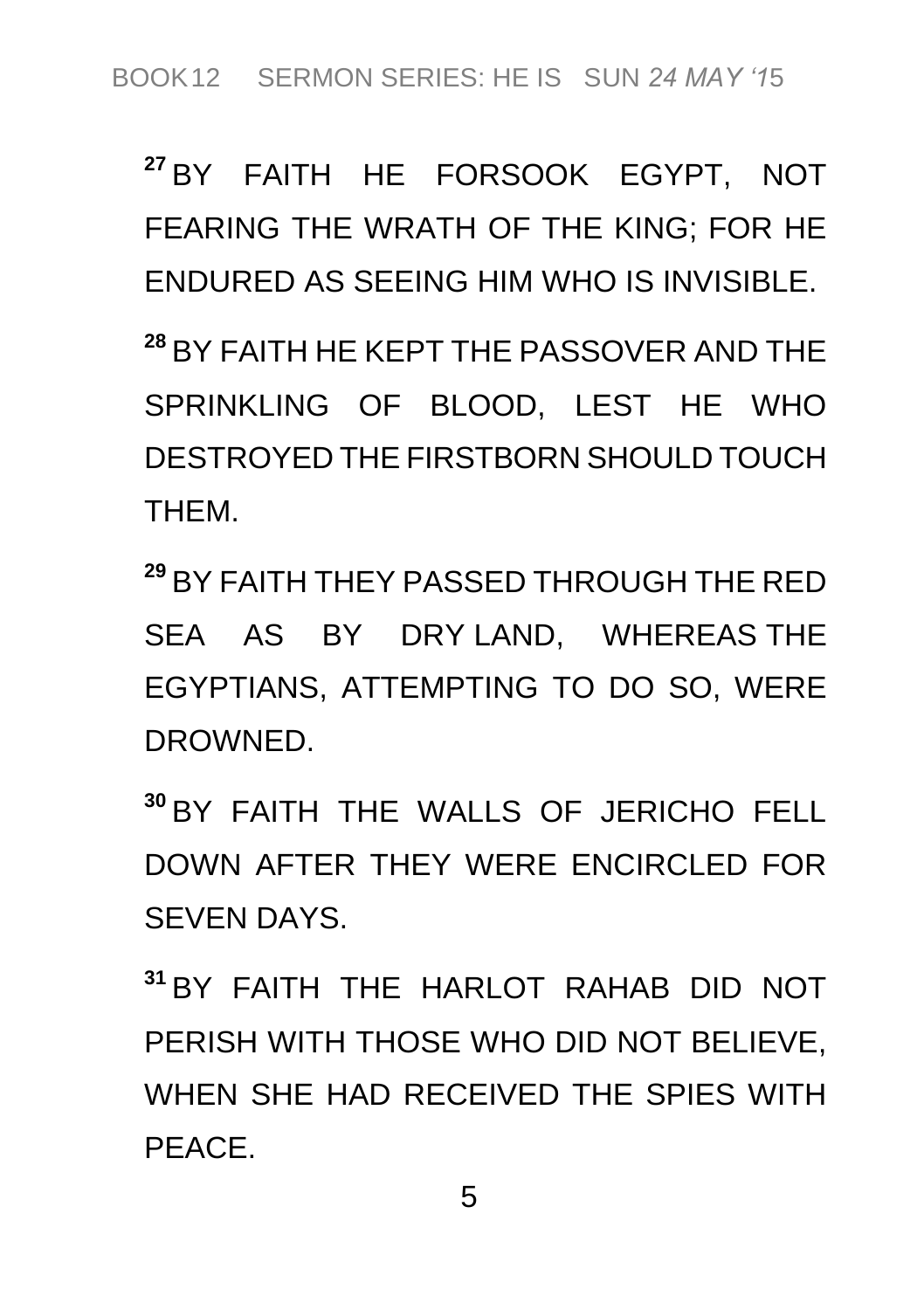**<sup>32</sup>** *AND WHAT MORE SHALL I SAY? FOR THE TIME WOULD FAIL ME TO TELL OF GIDEON AND BARAK AND SAMSON AND JEPHTHAH, ALSO OF DAVID AND SAMUEL AND THE PROPHETS:*

**<sup>33</sup>** *WHO THROUGH FAITH SUBDUED KINGDOMS, WORKED RIGHTEOUSNESS, OBTAINED PROMISES, STOPPED THE MOUTHS OF LIONS,* **<sup>34</sup>** *QUENCHED THE VIOLENCE OF FIRE, ESCAPED THE EDGE OF THE SWORD, OUT OF WEAKNESS WERE MADE STRONG, BECAME VALIANT IN BATTLE, TURNED TO FLIGHT THE ARMIES OF THE ALIENS.*

#### **JOSHUA 1 V 8 (NKJ)**

*THIS BOOK OF THE LAW SHALL NOT DEPART FROM YOUR MOUTH, BUT YOU SHALL MEDITATE IN IT DAY AND NIGHT, THAT YOU*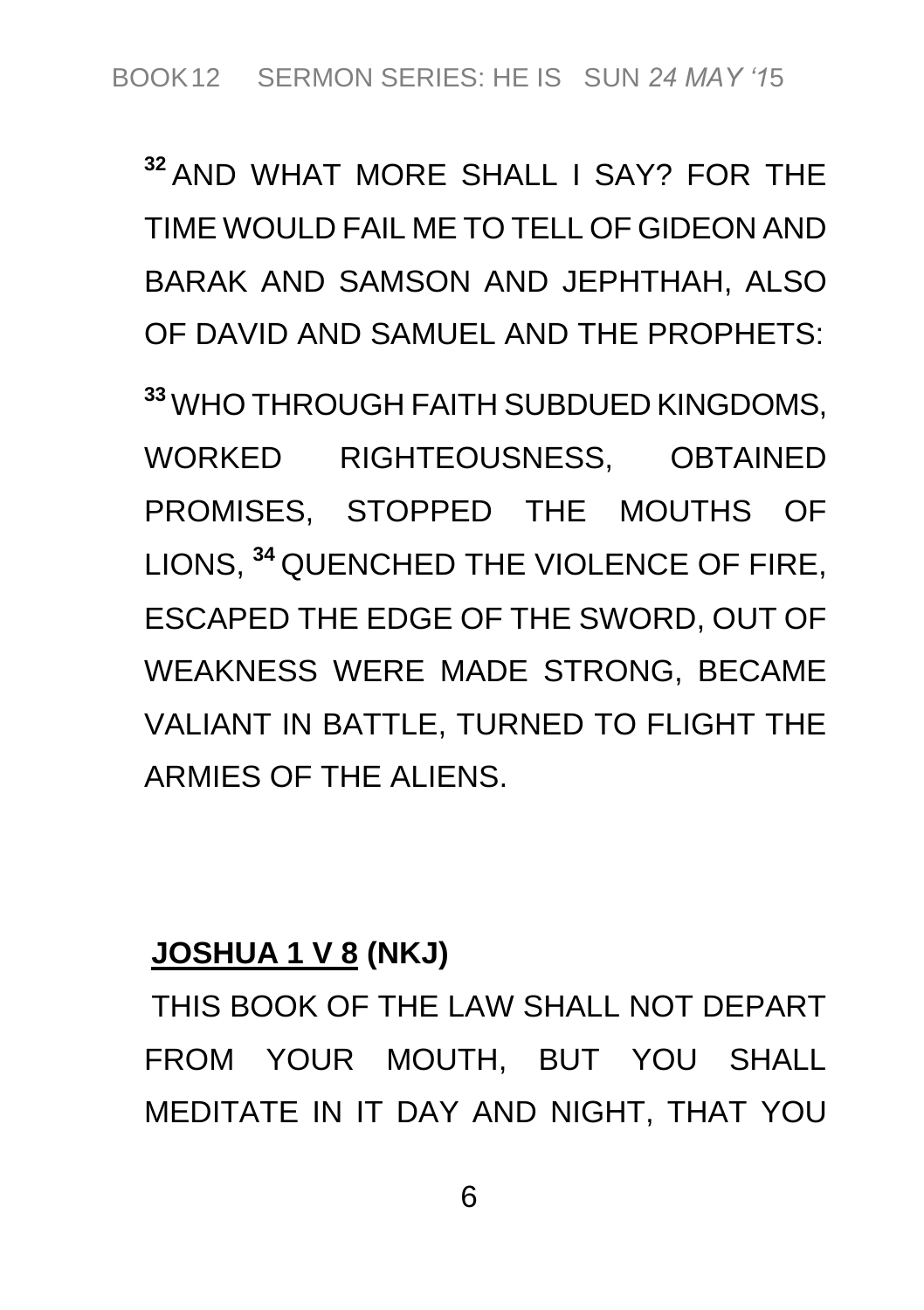## *MAY OBSERVE TO DO ACCORDING TO ALL THAT IS WRITTEN IN IT. FOR THEN YOU WILL MAKE YOUR WAY PROSPEROUS, AND THEN YOU WILL HAVE GOOD SUCCESS.*

#### **1 TIMOTHY 4 V 8 (NKJ)**

*FOR BODILY EXERCISE PROFITS A LITTLE, BUT GODLINESS IS PROFITABLE FOR ALL THINGS, HAVING PROMISE OF THE LIFE THAT NOW IS AND OF THAT WHICH IS TO COME.*

#### **PROVERBS 16 V 7 (NKJ)**

*WHEN A MAN'S WAYS PLEASE THE LORD, HE MAKES EVEN HIS ENEMIES TO BE AT PEACE WITH HIM.*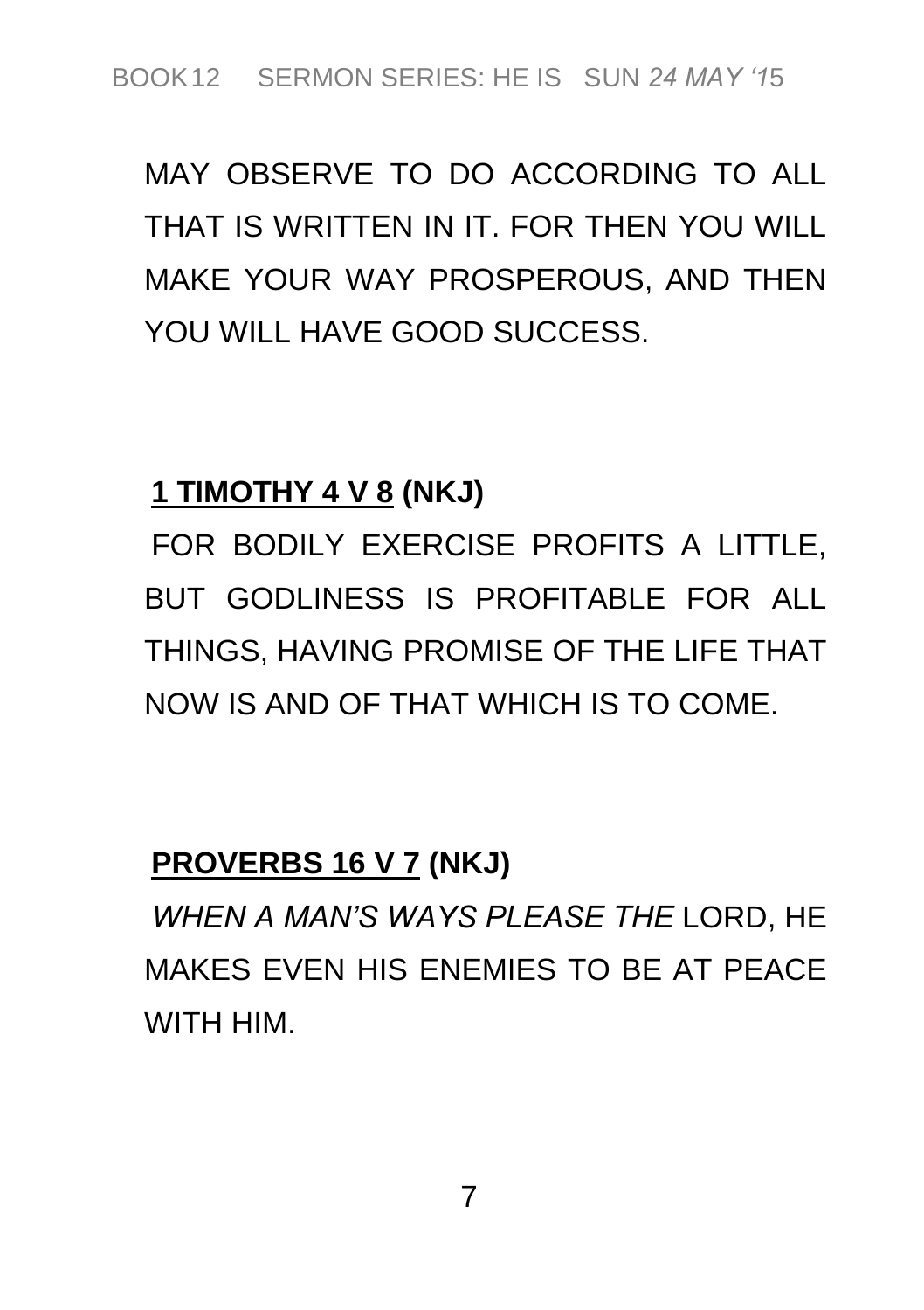#### **2. GOD REWARDS OBEDIENCE**

#### **DEUTERONOMY 28 V 1 & 2 (NKJ)**

*"NOW IT SHALL COME TO PASS, IF YOU DILIGENTLY OBEY THE VOICE OF THE LORD YOUR GOD, TO OBSERVE CAREFULLY ALL HIS COMMANDMENTS WHICH I COMMAND YOU TODAY, THAT THE LORD YOUR GOD WILL SET YOU HIGH ABOVE ALL NATIONS OF THE EARTH.* **<sup>2</sup>** *AND ALL THESE BLESSINGS SHALL COME UPON YOU AND OVERTAKE YOU, BECAUSE YOU OBEY THE VOICE OF THE LORD YOUR GOD:*

*OBEDIENT AND WILLING (AS WELL)*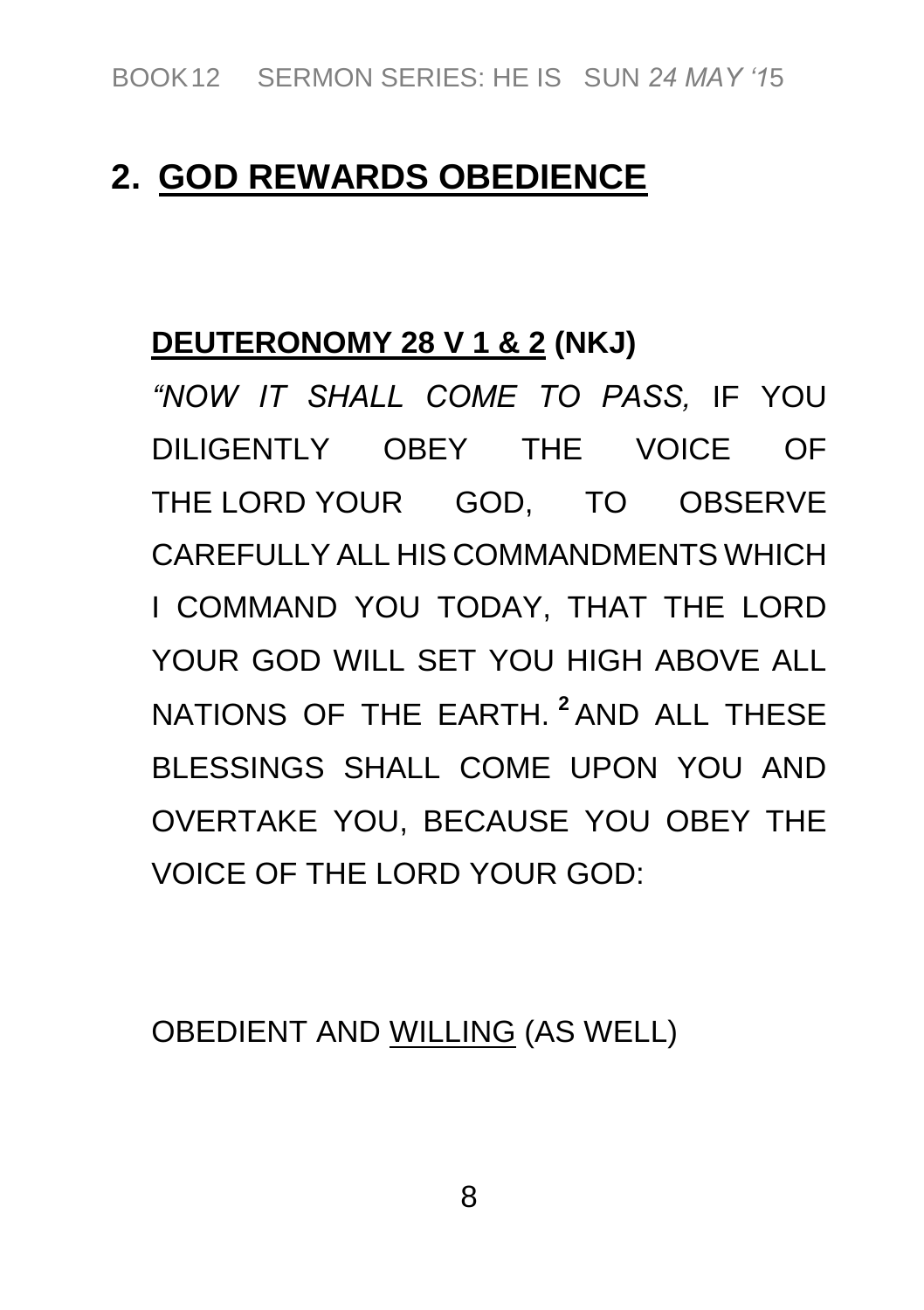#### **ISAIAH 1 V 19 (NKJ)**

*IF YOU ARE WILLING AND OBEDIENT, YOU SHALL EAT THE GOOD OF THE LAND;*

#### **ROMANS 1 V 5 & 6 (NKJ)**

*THROUGH HIM WE HAVE RECEIVED GRACE AND APOSTLESHIP FOR OBEDIENCE TO THE FAITH AMONG ALL NATIONS FOR HIS NAME,* **<sup>6</sup>** *AMONG WHOM YOU ALSO ARE THE CALLED OF JESUS CHRIST;*

#### **ROMANS 16 V 19 & 20 (NKJ)**

*FOR YOUR OBEDIENCE HAS BECOME KNOWN TO ALL. THEREFORE I AM GLAD ON YOUR BEHALF; BUT I WANT YOU TO BE WISE IN WHAT IS GOOD, AND SIMPLE CONCERNING EVIL.***<sup>20</sup>** *AND THE GOD OF PEACE WILL CRUSH*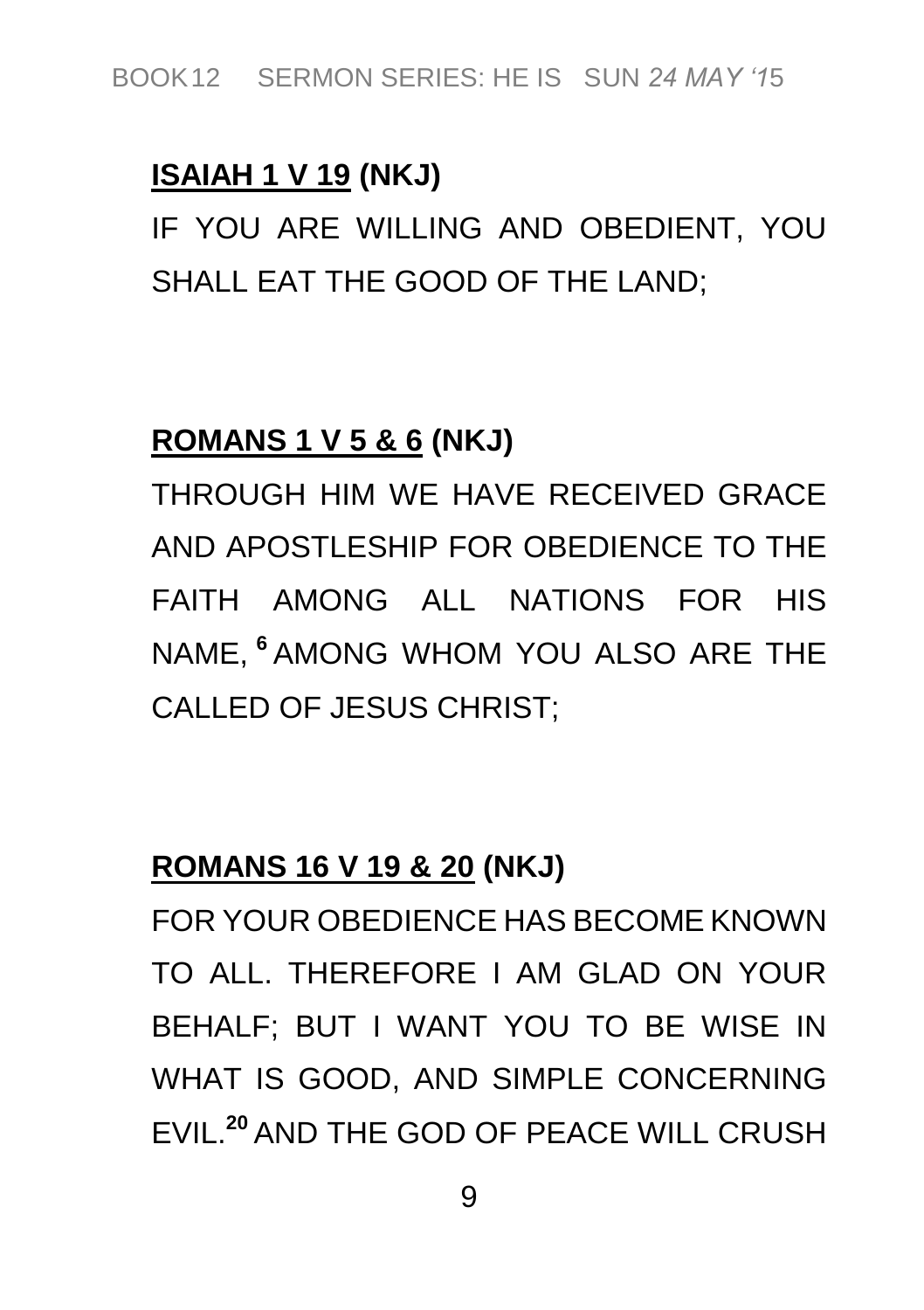*SATAN UNDER YOUR FEET SHORTLY. THE GRACE OF OUR LORD JESUS CHRIST BE WITH YOU. AMEN.*

#### **3. GOD REWARDS FAITH AND PATIENCE**

#### **HEBREWS 10 V 35 – 38 (NKJ)**

*THEREFORE DO NOT CAST AWAY YOUR CONFIDENCE, WHICH HAS GREAT REWARD.*  **<sup>36</sup>** *FOR YOU HAVE NEED OF ENDURANCE, SO THAT AFTER YOU HAVE DONE THE WILL OF GOD, YOU MAY RECEIVE THE PROMISE:*  **<sup>37</sup>** *"FOR YET A LITTLE WHILE, AND HE WHO IS COMING WILL COME AND WILL NOT TARRY.*  **<sup>38</sup>** *NOW THE JUST SHALL LIVE BY FAITH; BUT IF ANYONE DRAWS BACK, MY SOUL HAS NO PLEASURE IN HIM."*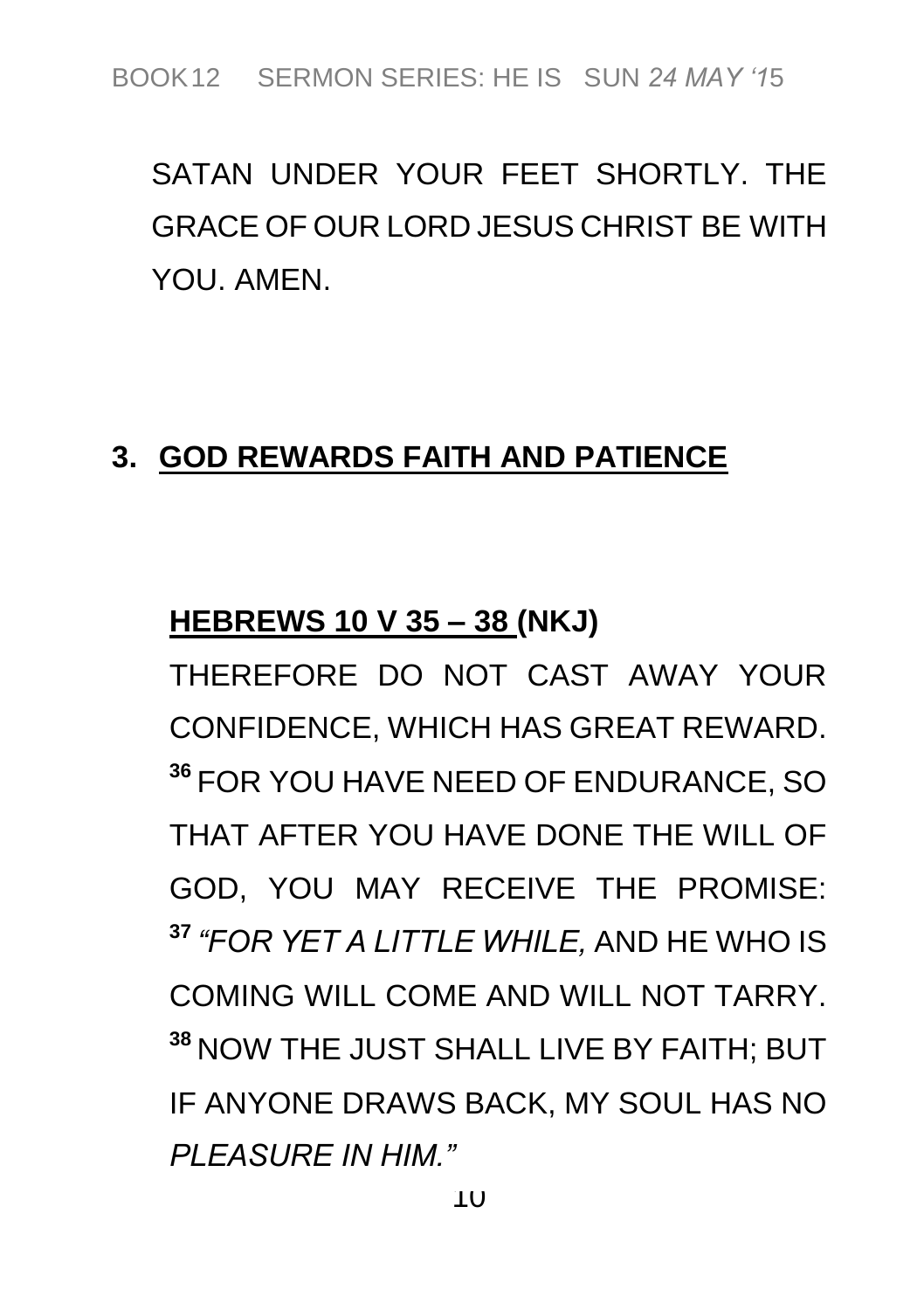# **4. HE REWARDS YOUR COMMITMENT TO YOUR "DESTINY"**

*COMING BACK TO START THE MINISTRY*

*TO PERSEVERE*

**2 TIMOTHY 4 V 7 – 18 (NKJ) (READ)**

#### **EPHESIANS 2 V 8 – 10 (AMP)**

**8** *FOR IT IS BY FREE GRACE (GOD'S UNMERITED FAVOR) THAT YOU ARE SAVED (DELIVERED FROM JUDGMENT AND MADE PARTAKERS OF CHRIST'S SALVATION) THROUGH [YOUR] FAITH. AND THIS*